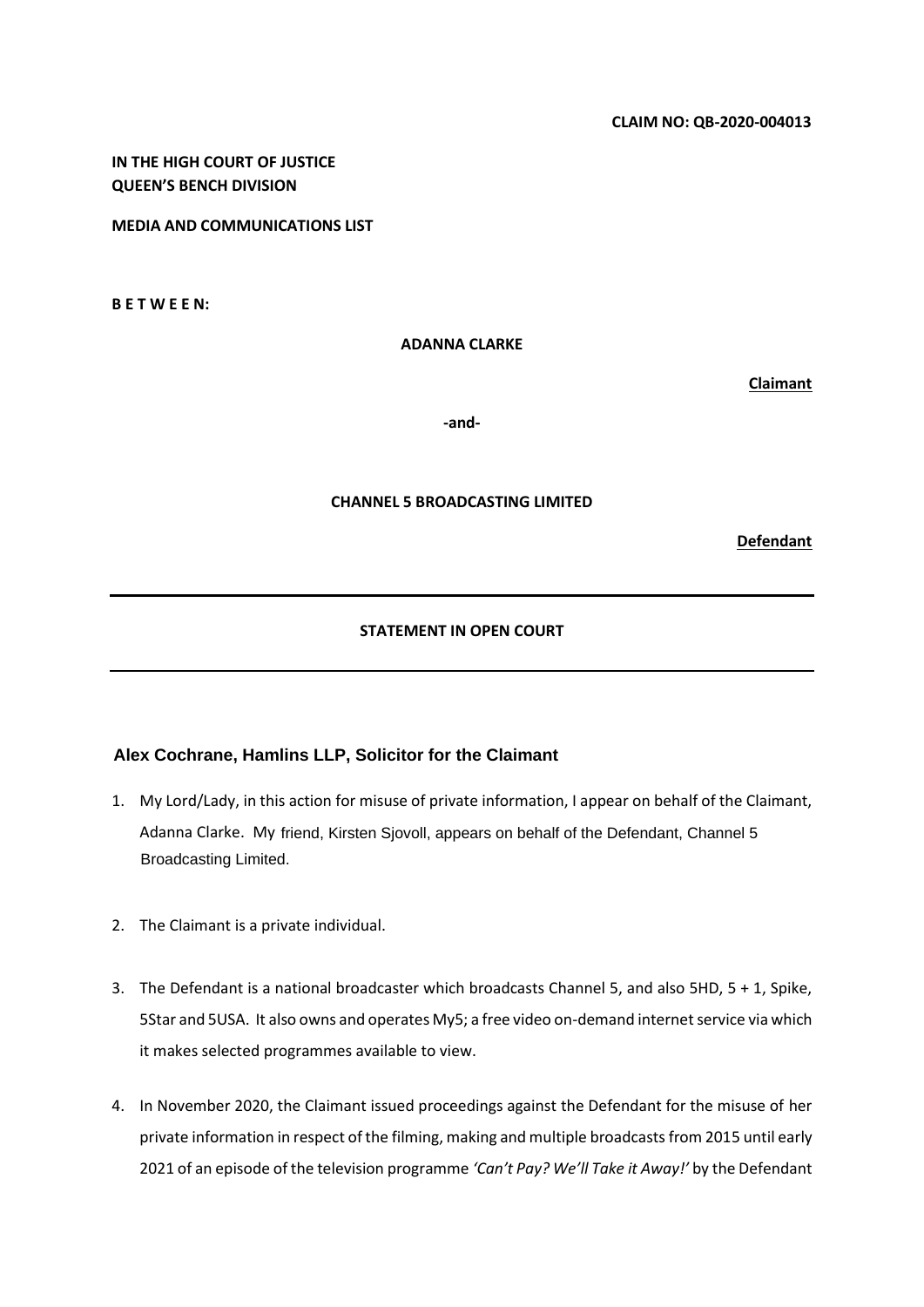which showed the Claimant in her home and in the street outside it in a state of considerable distress. The Claimant sought an injunction restraining the Defendant from further broadcasting the episode complained of, or any similar broadcasts in which she is featured, and a payment in damages for the misuse of her private information.

- 5. The relevant background to the dispute is as follows. Up to 11 May 2015 the Claimant lived in a rented flat with her daughter. Unfortunately, the Claimant had serious financial problems and had not paid her rent for several months. At some time prior to 11 May 2015, a Writ of Possession was obtained on behalf of the owner of the flat to evict the Claimant and her daughter.
- 6. On 11 May 2015 two High Court Enforcement Agents ("**HCEAs**") attended the Claimant's home to evict the Claimant and her daughter and gave her one hour to leave the flat. The Claimant was aware that she was due to be evicted but she had not expected it to take place on this date.
- 7. A film crew was in attendance with the HCEAs. The Claimant made it clear to the film crew in the presence of the HCEAs that she did not want to be filmed. The film crew left the flat when asked by the Claimant to leave.
- 8. However, the HCEAs wore bodycams and radio microphones. They were recording video footage and audio of what was taking place in the Claimant's home. The video and audio recordings obtained in this way were then edited and incorporated into an episode of Can't Pay (Series 3 Episode 5), which also included film obtained by the film crew. The episode which depicted the Claimant was first broadcast by Channel 5 on 28 October 2015.
- 9. The Defendant has confirmed in its Defence that the programme has been broadcast to over 11.3 million people in a form in which the Claimant's face was shown, and to a further 2.2 million people in a form in which the Claimant's face was blurred and her name removed.
- 10. The broadcast of the programme has caused the Claimant immense upset and distress. The Claimant's case is that the programme wrongly revealed matters that were private to her which took place in her home. It is the Claimant's case that the filming of her within her home and subsequent publication of the private information obtained in that way to 13.5 million people amounted to a grave misuse of her private information.